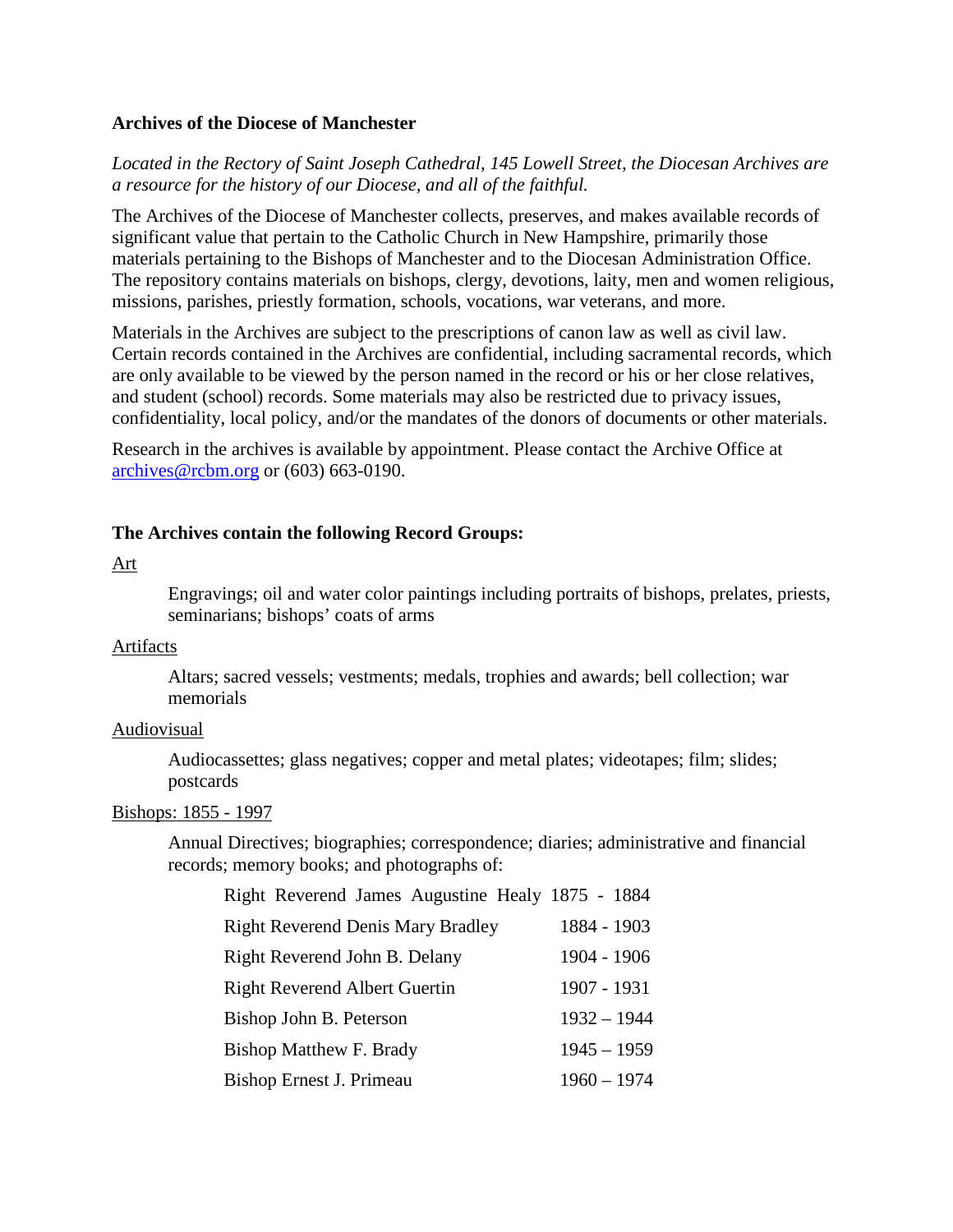| Bishop Odore J. Gendron | $1975 - 1990$ |
|-------------------------|---------------|
| Bishop Leo O'Neil       | 1990 – 1997   |

#### Books

Illustrated bibles and catechisms; bishops' publications; journals; series of religious works, Catholic reference books; art; poetry

## Clergy: 1884 – 2000

Biographies; formation; ordinations; parish assignments; seminarians; homilies; accomplishments and awards; necrology; professions of faith; publications; photographs

## Catholic Education: Schools, (Pre-School/Day Care, Elementary, Secondary and College)

History of Catholic education: superintendents; student enrollment cards; teacher assignments; high school and college yearbooks, Monsignor Wilfred Paradis papers (as National Director of Catholic Education); National Catechetical Directory; Saint Mark's Early Education Program history; diocesan camps

## Catholic War Veterans

Chaplains; citations; correspondence; diaries; Sheridan Guard; annual convention minutes and programs; medals.

## Catholic Youth

CYO; Youth Ministries

## Devotions

Confraternities of the Holy Rosary; holy cards; liturgies; faith formation; prayer books; lives of saints

### Diocesan Administration

Planning; annual reports; diocesan organizational charts; statistical summaries; services and ministries offered by the Diocese of Manchester; deaneries and deans; parishes and missions; lay organizations; residences of women religious; residences of men religious

Diocesan institutions: social and medical; First Diocesan Synod; Second Diocesan Synod; Second Vatican Council

## Diocesan Publications

| The Guidon                | $1900 - 1910$ |
|---------------------------|---------------|
| <b>Chancery Bulletins</b> | 1960's        |
| Concern                   | 1972 - 1987   |
| Internos                  | 1978 - 1990   |
| Tidings                   | 1988 - 1993   |
| Parable                   | 2006 - 2016   |
| <b>French Newspapers</b>  | 1890 - 1945   |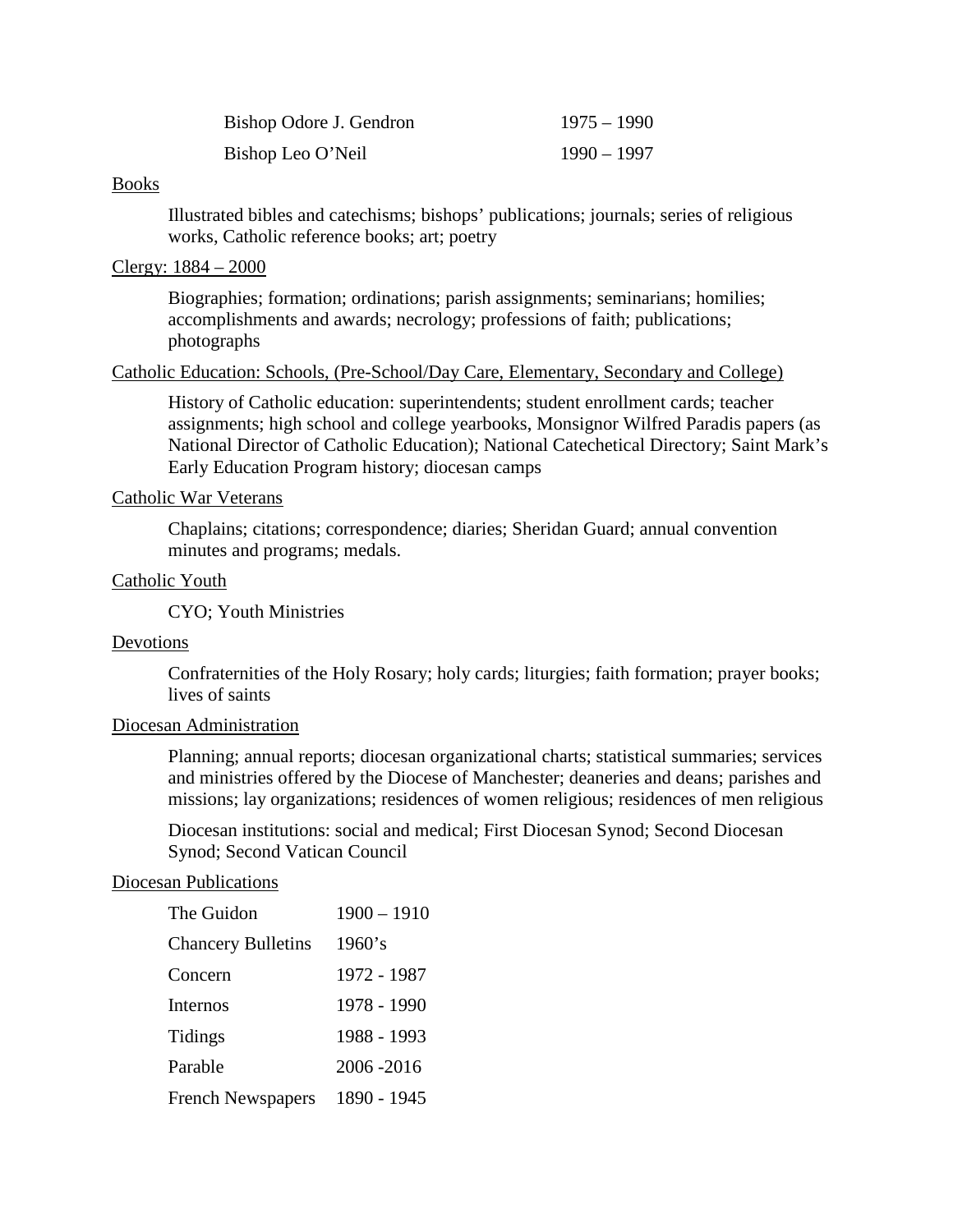### Laity

Council of Catholic Women; Christian Faith Centers; Irene Farber papers; Knights of Columbus; Equestrian Knights of the Holy Sepulcher

## Manuscripts

Histories of the Diocese; History of Catholic Education in New Hampshire by Sister Mary of St. Laure Kegresse C.S.C.; History of Catholic Education in New Hampshire by Reverend John Redden

## Men Religious

Communities of men religious serving the diocese: foundations; correspondence; missions; spirituality; histories

## Missions

The Manchester Mission in Cartago, Columbia, 1965-present; other missions associated with parishes

# Parish Histories: 1848 - 2000

Anniversary books; correspondence, clergy assignments; dates of founding; missions; parish associations; pastors; lay leadership; Spiritual Reports; mergers; closures; photographs; Christian Faith Centers

## Pastors and Rectors of Saint Joseph Cathedral

1869 – 2016

## Relics

Documentation authenticating relics given to Bishops and distributed to parishes throughout the diocese.

## Sacramental Records

*Note:* With the exception of the records listed below, each parish in the Diocese of Manchester maintains its own records of baptisms, first communions, confirmations, marriages, and deaths. An [online directory](http://directory.catholicnh.org/churchsearch) is available to search for parishes and their affiliated churches. Churches that have been merged with another parish are listed in the online directory under "Churches" and will indicate where the sacramental records are kept (namely, in the unified or merged parish). Churches that have closed are listed [here.](http://directory.catholicnh.org/churchsearch/getclosed)

The Archives contain some sacramental and other records from the following parishes:

| Infant Jesus De St.<br>Joseph         | Nashua     | Marriages      | 1909-1977 |
|---------------------------------------|------------|----------------|-----------|
| St. Joseph and Mary<br>Queen of Peace | Salem      | Marriages      | 1910-1977 |
| <b>Blessed Sacrament</b>              | Manchester | Marriages      | 1903-1992 |
| <b>Blessed Sacrament</b>              | Manchester | <b>Burials</b> | 1938-1992 |